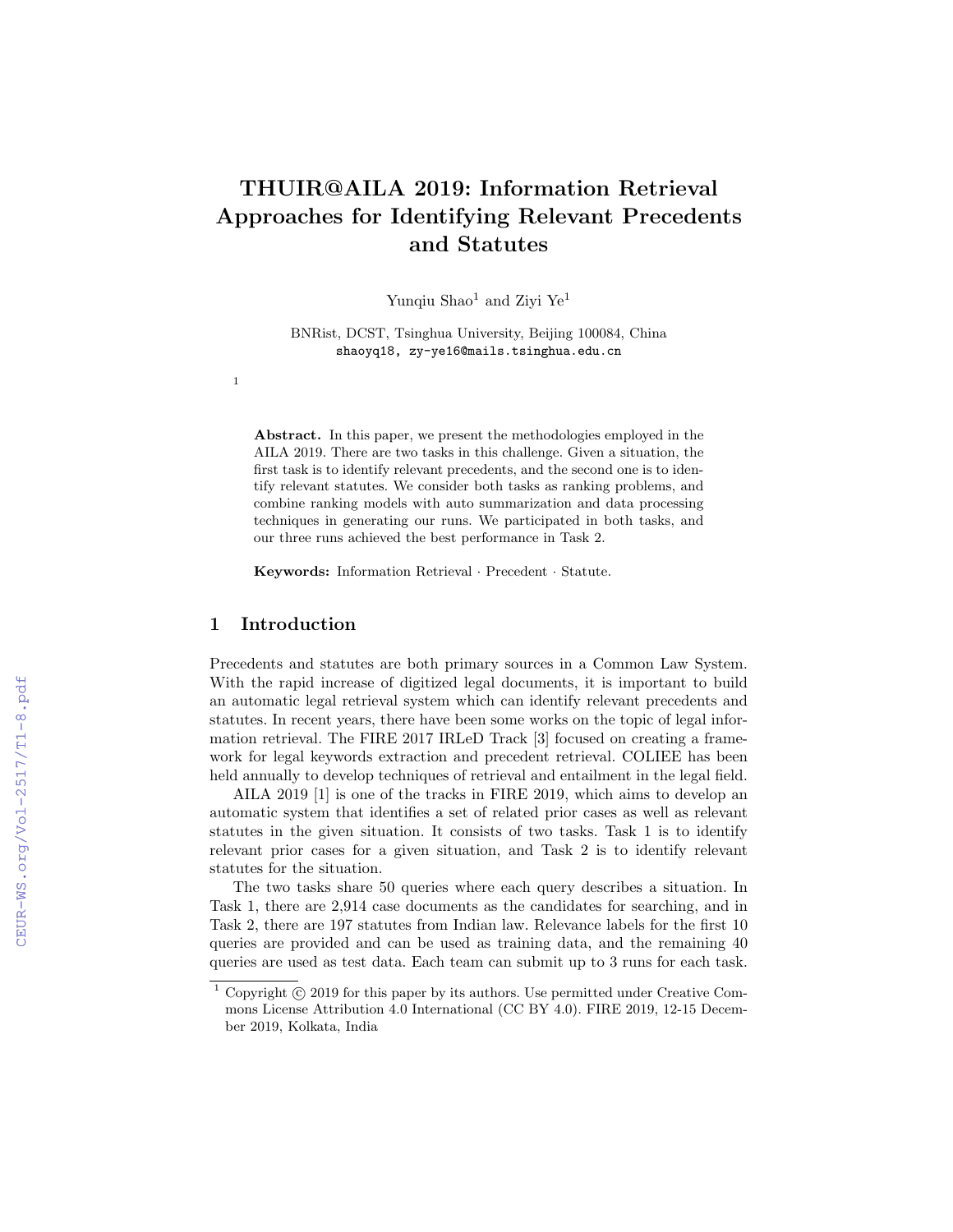In our experiments, we model each task as a ranking problem. We utilize some classic retrieval models such as the LMIR, BM25 models but we also try to use auto-summarization and data processing techniques to further improve the ranking performance. Evaluated by P@10, MAP, BPREF, and RR, our three runs achieve the best performance in Task 2 and our best run was ranked at the 10th position in Task 1. We will introduce our methods and discuss the experiment results in the following sections.

## 2 Methods

Each task was treated as a ranking problem. We considered several classic retrieval models, including LMIR (Language Model for Information Retrieval) [7], VSM (Vector Space Model) [6], and BM25 [5]. We used varied settings and also tried to combine different retrieval models in different runs. In this section, we first introduce these retrieval models and then explain how we apply them to the two tasks.

Language Model for Information Retrieval (LMIR). Each document is considered as a language sample, and a query as a generation process [7]. The model ranks documents according to the probabilities of generating the query from the corresponding language models of documents, i.e.  $P(q|d)$ . Considering the unigram example, the probability can be written as

$$
P(q|d) \propto \sum_{t \in q} P(t|d) \tag{1}
$$

, where  $P(t|d)$  is estimated based on term frequency. In the linear interpolation language model,  $P(t|d)$  is estimated by

$$
P(t|d) = \lambda P_{mle}(t|M_d) + (1 - \lambda)P_{mle}(t|M_c)
$$
\n(2)

, where  $P_{mle}(t|M_d)$  denotes the term frequency of t in the document d,  $P_{mle}(t|M_c)$ denotes the term frequency in the entire collection, and  $\lambda$  is a smoothing parameter ranging from 0 to 1. The bigram model can be combined with the unigram model as

$$
P(w_{i-1}, w_i|d) = \mu \times P_1(w_i|d) + (1 - \mu) \times P_2(w_{i-1}, w_i|d)
$$
 (3)

, where  $P_1$ ,  $P_2$  denote the unigram LM and bigram LM respectively, which can be estimated using formula (2), and  $\mu$  also functions as a smoothing parameter. Considering  $w_{i-1}w_i$  as the term t in formula (1), we can build a language model that considers both unigram and bigram.

Vector Space Model (VSM). The query and document are mapped to a latent space, and the similarity between the query and document are calculated by the vectors in the latent space. To be more specific, the query  $q$  and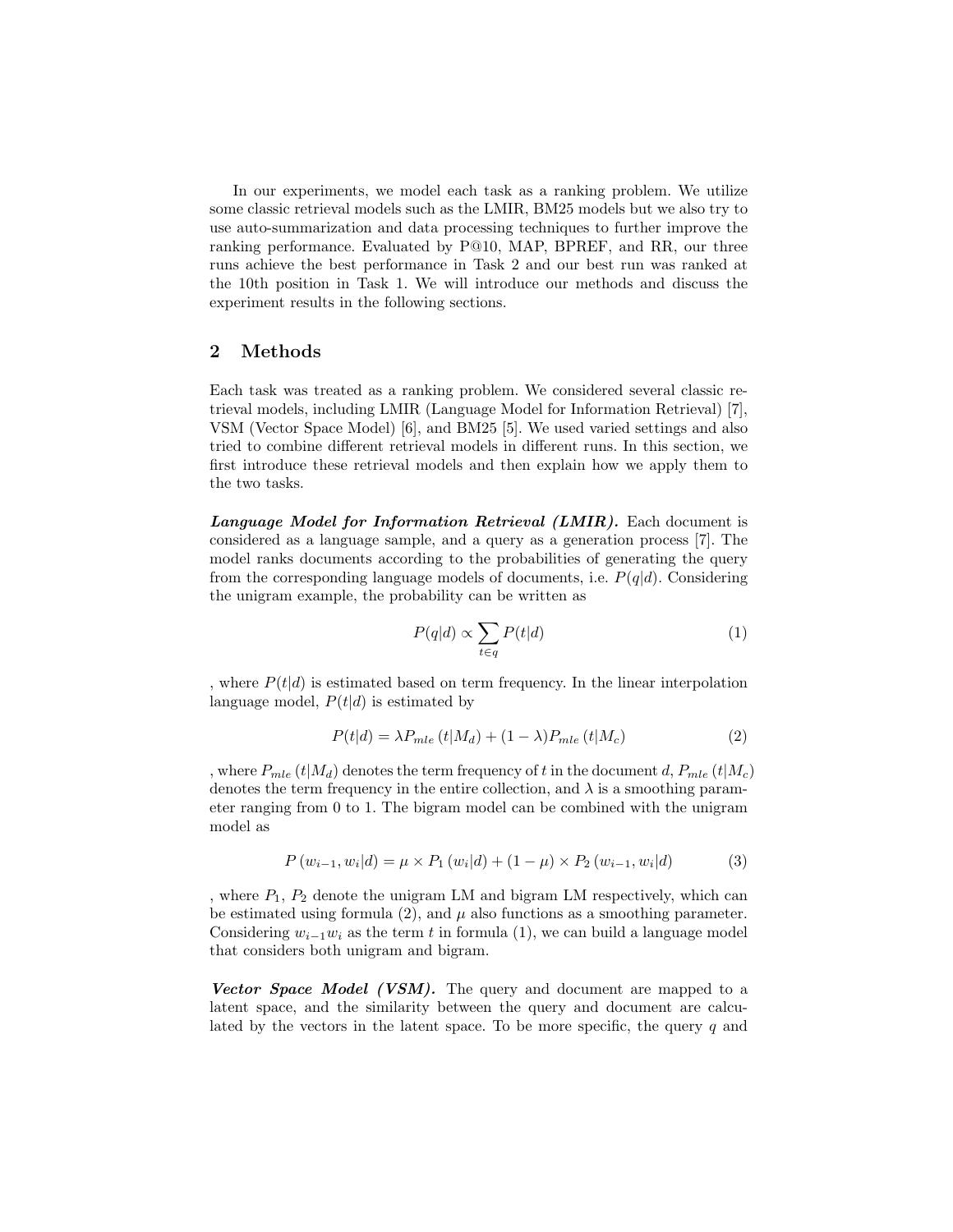document  $d_j$  are represented as vectors, i.e.  $\mathbf{q} = (\omega_{1,q}, \omega_{2,q}, ..., \omega_{N,q}), \mathbf{d_j} =$  $(\omega_{1,d_j}, \omega_{2,d_j}, ..., \omega_{N,d_j})$ . Then the similarity can be calculated as a cosine value between the two vectors.

$$
\cos\left(\mathbf{q}, \mathbf{d_j}\right) = \frac{\mathbf{q} \cdot \mathbf{d_j}}{\|\mathbf{q}\| \|\mathbf{d_j}\|} \tag{4}
$$

In the classic VSM [6], the term-specific weights are represented as products of local and global parameters, i.e.  $\omega_{t,d} = tf_{t,d} \cdot idf_t$ , where  $tf_{t,d}$  is the term frequency of term  $t$  in document  $d$  and  $\textit{idf}_t$  is the inverse document frequency for term t. The inverse term frequency (idf) is a global parameter calculated based on the document collections:  $idf_t = \log \frac{|D|}{\{d' \in D | t \in d'\}}$ .

BM25 . Okapi BM25 [5] is a ranking function based on the probabilistic retrieval framework. It is widely used in kinds of search engines. The relevance score between the query and the document is computed by the following formula:

$$
\sum_{i=1}^{n} idf(q_i) \cdot \frac{tf(q_i, d) \cdot (k_1 + 1)}{tf(q_i, d) + k_1 \cdot \left(1 - b + b \cdot \frac{|d|}{argdl}\right)} \cdot \frac{tf(q_i, q) \cdot (k_2 + 1)}{tf_{q_i, q} + k_2}
$$
(5)

The  $k_1$ ,  $k_2$  and b are free parameters, usually chosen as  $k_1 = k_2 = 1.0, b = 0.75$ .

*Mixed-size Bigram Model (MBM)*. MBM  $[2]$  is a variation of n-gram and tf-idf models. Firstly, the set of n-grams is obtained from query and document, denoted as  $q_g$ ramset and  $d_g$ ramset respectively. In MBM, we consider both unigram and bigram. Then, the relevance score between query and document is given by the following formula:

$$
\frac{\sum_{\forall t} idf(t)}{I_q \times |q_{gramset}| + (1 - I_q) \times |d_{gramset}|}, t \in (q_{gramset} \cap d_{gramset}) \tag{6}
$$

, where  $0 \leq I_q \leq 1$  represents the relative significance of the query gram set.

#### 2.1 Task 1: Identifying Relevant Prior Cases

In Task 1, we submit 3 runs which utilize LMIR, VSM, and a combination model (CM) of VSM and MBM, respectively.

Data Pre-processing. The query, which is a situation description, contains over 500 words on average, and the document contains over 3,000 words on average. Compared to the traditional ad-hoc search, the query in this task is much longer. We observe that the main legal issues of the first ten queries usually occur around the appeal process. Therefore, we select the sentences which contain "high court" as the key sentences, along with the former and latter sentences<sup>2</sup>. The query is made up of selected key sentences. We pre-process <sup>3</sup> all the queries and document in the following steps:

<sup>&</sup>lt;sup>2</sup> If there are no sentences that contain "high court", we use the last four sentences

<sup>&</sup>lt;sup>3</sup> We use the NLP tools produced by NLTK, http://www.nltk.org/.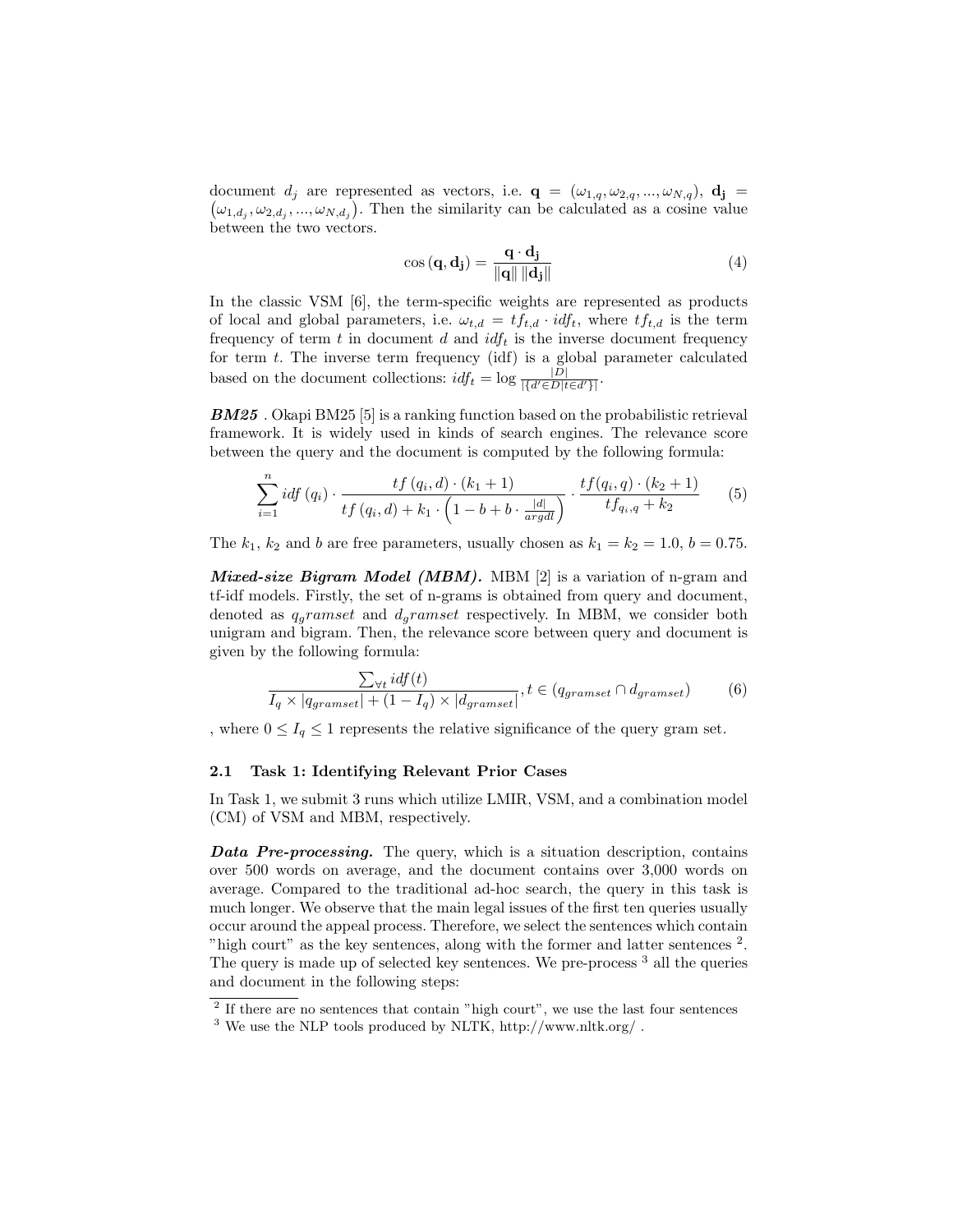- Tokenize with RegexpTokenizer and ignore all of the punctuation and numeric.
- Make all of the words lowercase.
- Get POS tags by NLTK and ignore the conjunction, prepositions, determiners and list symbols.
- Ignore the English stop words.
- Do stemming using NLTK.

**Run1: LMIR.** We utilize the LMIR model with unigram and bigram in the first run.  $\lambda$  and  $\mu$  are two parameters in this model, which both range from 0 to 1. We use a grid search with a step size of 0.1 for parameter tuning, based on Recall@20 and Recall@100 of the training data. As a result, we set  $\lambda = 0.1$  and  $\mu = 0.1.$ 

**Run2: VSM.** We get the *idf* based on all of the case documents. However, when we represent the document using a vector, the long text might weaken the representative power. Therefore, we only consider the last three paragraphs in each document. Then we use formula (4) to compute the similarity score between each query-document pair.

Run3: CM. In the last run, we utilize the linear combination of VSM and MBM, where  $score_{CM} = \alpha \cdot score_{VSM} + (1 - \alpha) \cdot score_{MBM}$ . The VSM score (score<sub>VSM</sub>) is computed in run2, and we further compute  $score_{MBM}$  with formula (6). There are two parameters,  $I_q$  in MBM and  $\alpha$ , which both range from 0 to 1. Similarly, we use a grid search to select the best parameters and finally set  $I_q = 0.8$  and  $\alpha = 0.5$ .

#### 2.2 Task 2: Identifying Relevant Statutes

In this task, we submitted 3 runs which employed the LMIR, VSM and a combination model of VSM and BM25, respectively.

Data Pre-processing. The candidate documents in this task are statues, including titles and descriptions. There are two main differences from Task 1. One is that the document length is much shorter than that of Task 1, which is about 200 words on average. The other is that not only the issue but also the topic of the query situation contribute to the relevance. Therefore, instead of selecting the key sentences, we attempt to make use of the entire description. We consider two kinds of queries, one is to use the original situation text, denoted as  $q_{ort}$ , and the other is to use the summary (no more than 200 words) of situation description generated by TextRank<sup>4</sup> [4], denoted as  $q_{sum}$ . We concatenate the title and description of a statute as a candidate document. Then we apply the same data pre-processing steps listed in Section 2.1 to all the queries  $(q_{orl}$  and  $q_{sum}$ ) and documents.

<sup>4</sup> https://github.com/PKULCWM/PKUSUMSUM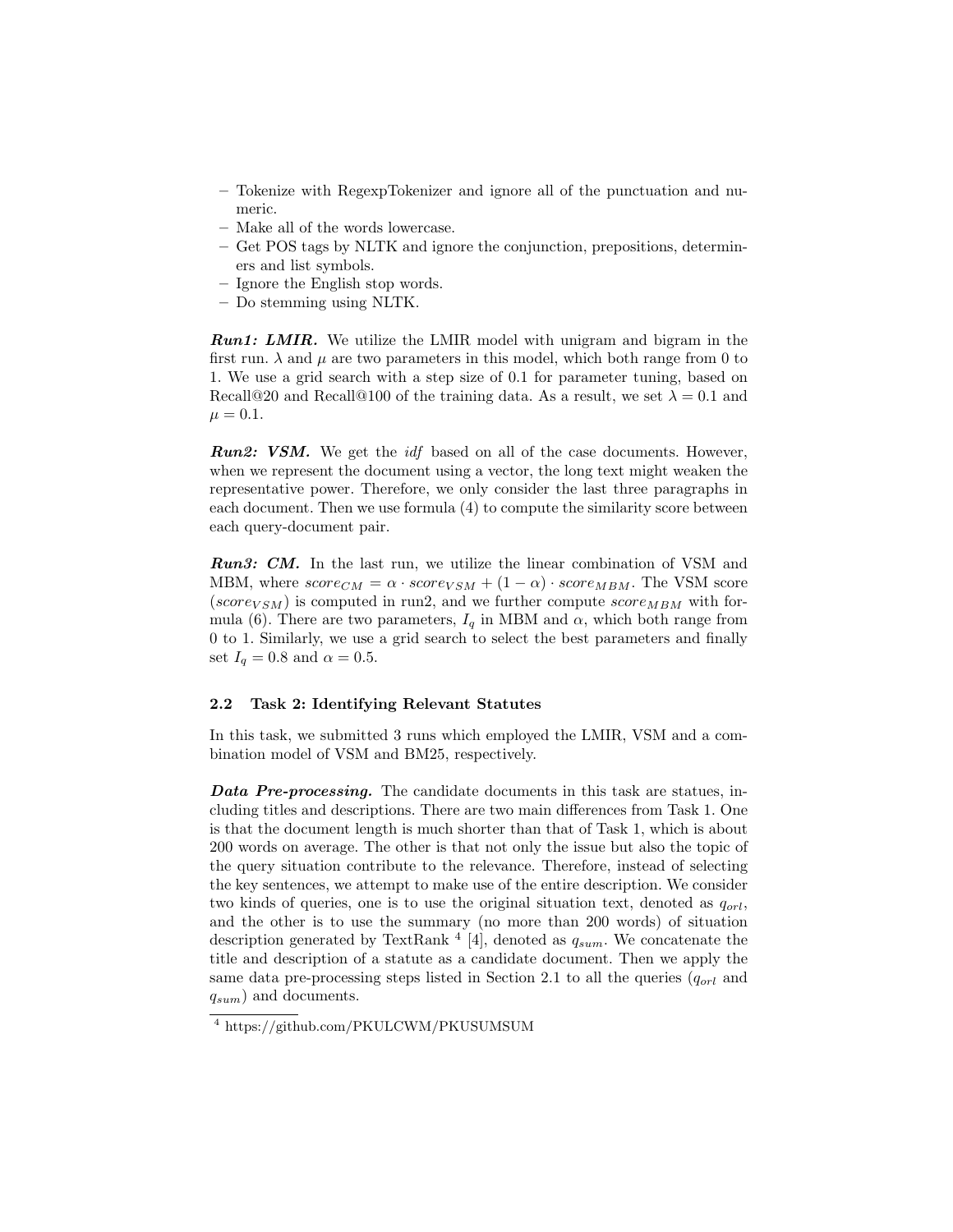**Run1: LMIR.** The LMIR model in Task 2 is similar to that in Task 1, but we use the summary as the query. We search the parameters  $\lambda$  and  $\mu$  according to Recall@10 and Recall@20, and finally set  $\lambda = 0.1$  and  $\mu = 0.1$ .

**Run2: VSM.** We calculated the *idf* based on the statutes in this task. Since the document is quite short, we make use of the entire document text to get the document vector.

**Run3: CM.** We linearly combine the VSM with BM25 so that the relevance score is computed as  $score_{CM} = \alpha \cdot score_{VSM} + (1 - \alpha) \cdot score_{BM25}$ , where score<sub>VSM</sub> is given in run2 and score<sub>BM</sub> is calculated according to formula (5). We select the weighted parameter  $\alpha$  with grid search based on Recall@10 and Recall@20, and set  $\alpha = 0.7$ , while for the parameters in BM25, we set  $k_1 = k_2 =$ 1.0 and  $b = 0.75$ .

## 3 Experiments and Results

Table 1 shows the results of our runs in Task 1 and Task 2, along with the results of some post experiments for Task 2. We made some mistakes when submitting the runs in Task 2. One was that we would like to set the  $\alpha = 0.7$  in CM, but in the submitted run, the  $\alpha$  was set as 0.3. The other was that we would like to use  $q_{sum}$  in all our three runs, but actually we used  $q_{orl}$  to calculate score<sub>VSM</sub> (the scores given by VSM in Run 2 and Run 3). Therefore, we conducted some post experiments with the labels and evaluation methods given by the organizers. Note that  $CM^*$  here means to use the correct  $\alpha = 0.7$ .

Despite these mistakes, we achieved good results in Task 2, where our three runs were ranked as the top 3 runs among all the other runs. In the post experiments, we found that given the correct parameter settings, the combination of models can improve the performance in both tasks. Meanwhile, the performance of different models varies with tasks. For example, in Task 2, VSM performs quite well while in Task 1, it performs the worst. It suggests that different methodologies should be used for the precedent retrieval and statute retrieval.

In terms of methods to shorten the query length, we extract the key sentences through string matching. This decision is made based on our observation on only ten training queries, which might result in a weak generalization ability and therefore, hurt the models' performances in Task 1. In Task 2, we use auto summarization techniques, which seems to work well for LMIR and BM25 but have little effects on VSM.

## 4 Conclusion and Future Work

In this paper, we introduce the methods we employed in completing the AILA 2019 tasks. Our methods achieve the best ranking performance in Task 2, but do not work well in Task 1. This result suggests that we should use different methods in these two tasks and we need to further improve the models for the